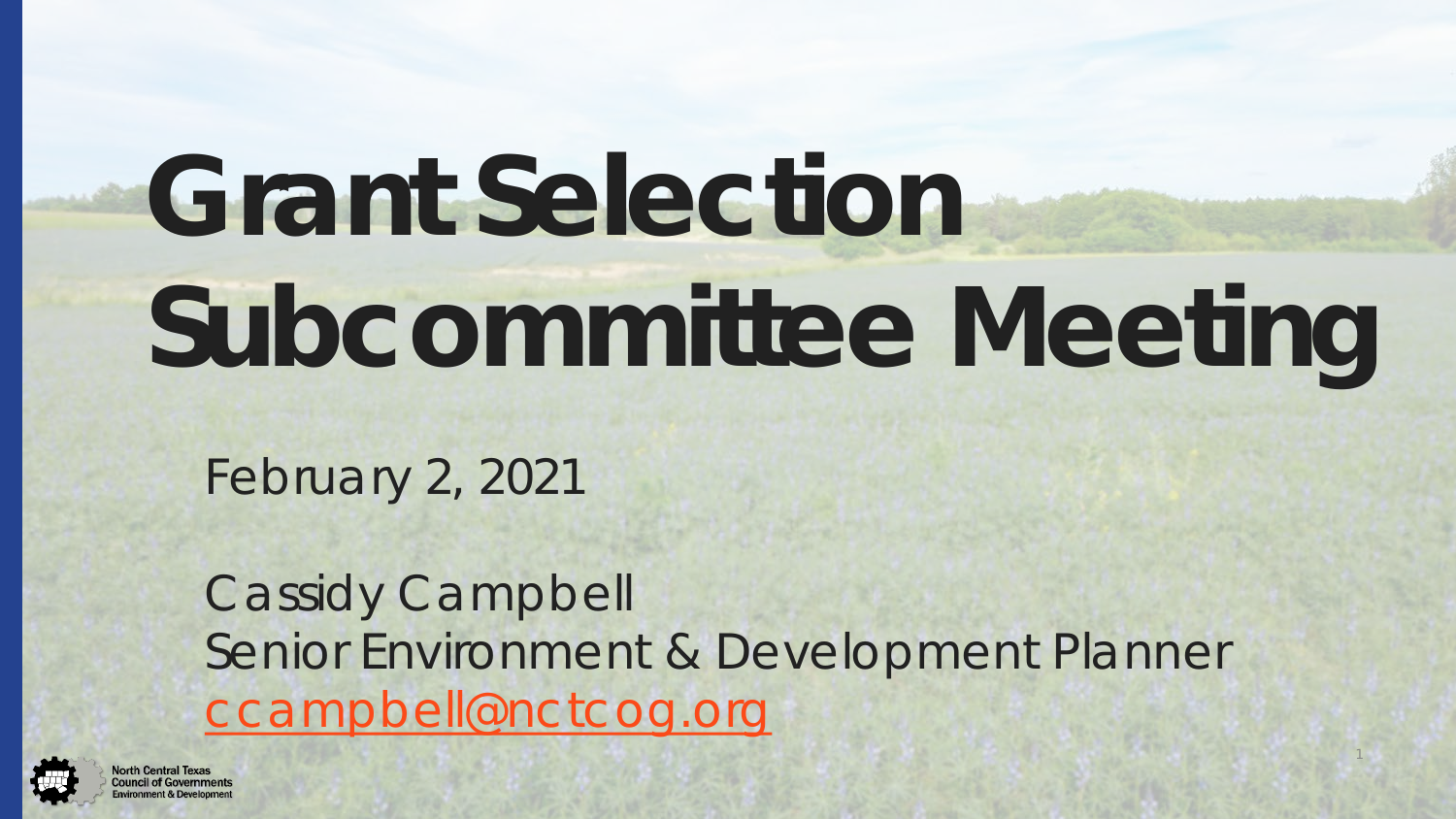## **Agenda**

- 1. Vice Chair Selection
- 2. Regional Projects and Local Government Projects Discussion
- 3. Grant Application Timeline
- 4. Grant Application Guidelines 5. Adjourn

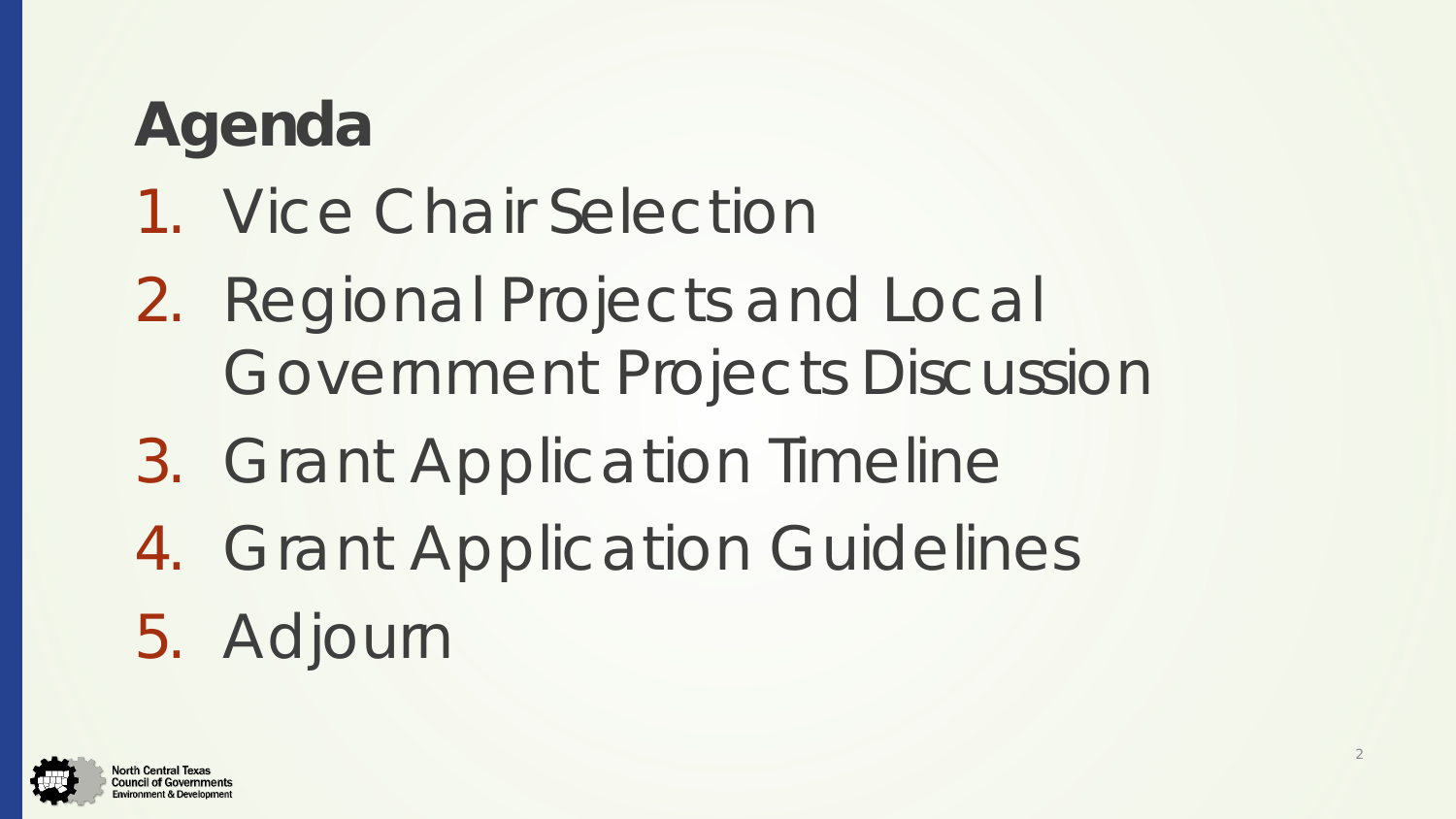#### 1. **Vice Chair Selection**. The Grant Selection Subcommittee will select a Vice Chair.

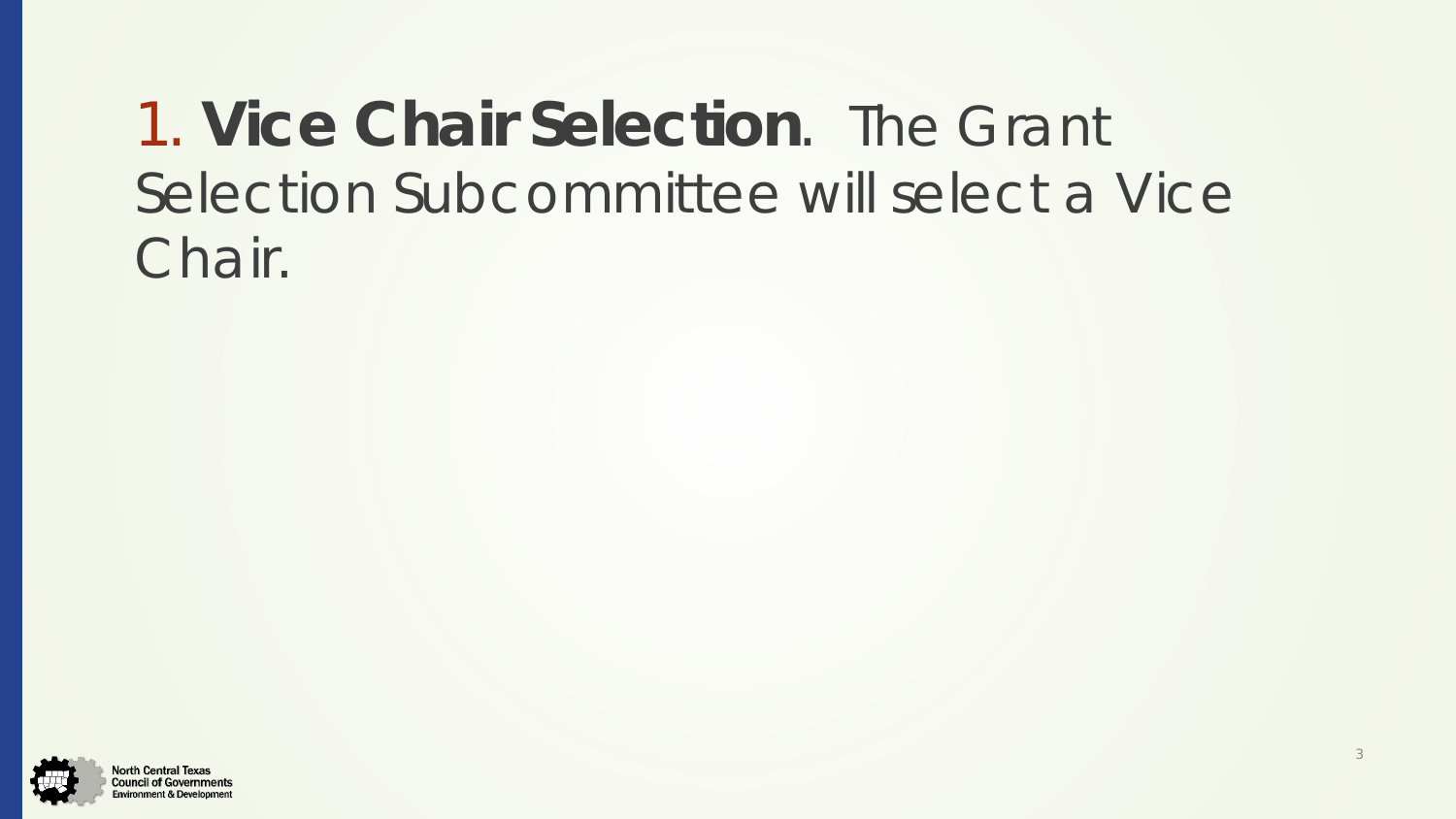#### 2. **Regional Projects and Local Government Projects Discussion**.

The subcommittee will discuss potential regional projects (topics and budgets) to recommend to the Resource Conservation Council (RCC) and potential ways to allocate the funds between regional projects and local government projects.

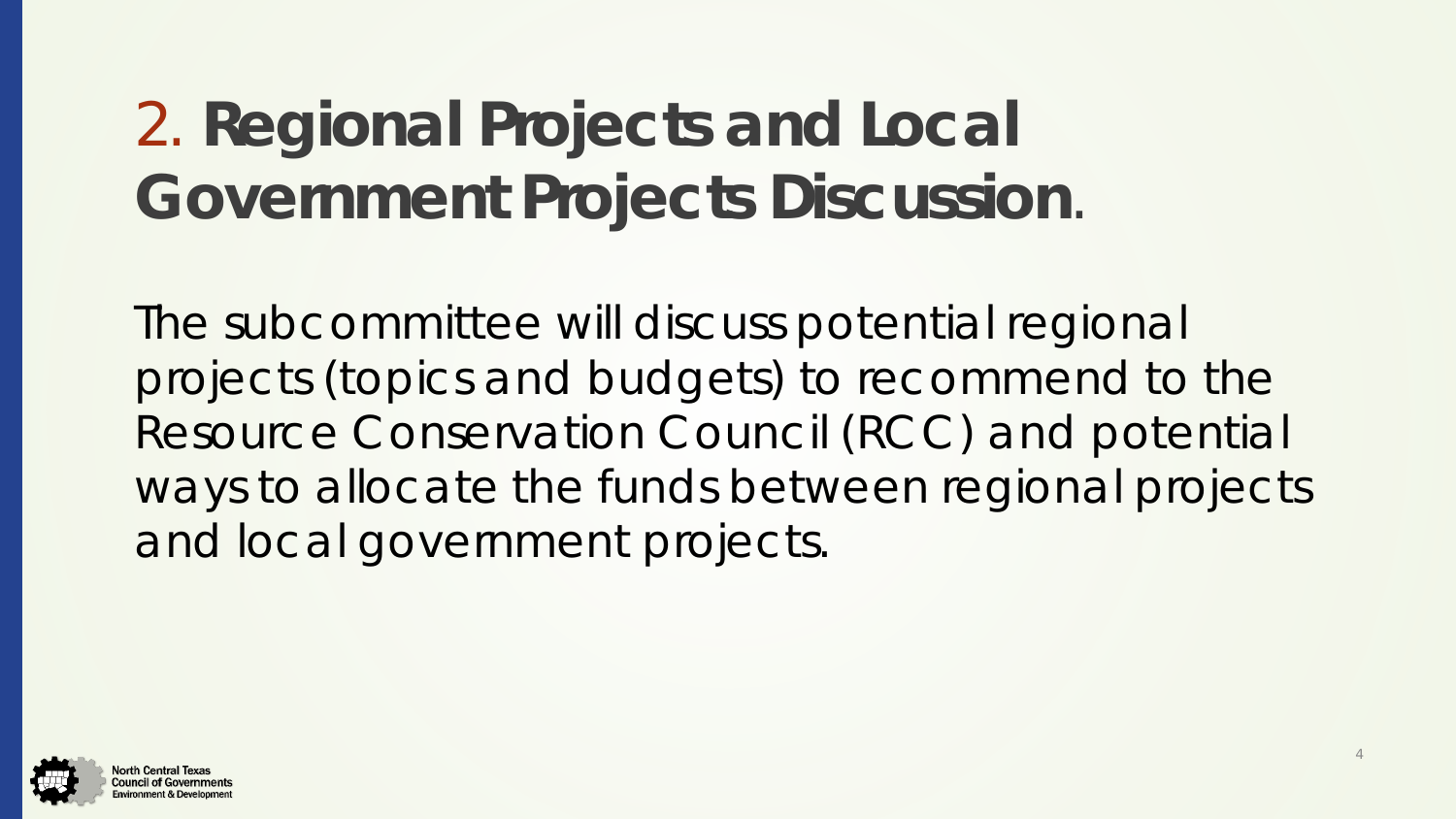#### **Fiscal Years 2018 and 2019 Funding Plan Budget Allocation**

|                                 | <b>NCTCOG Regional</b><br><b>Coordination Budget</b><br>(40% of Total) | <b>Implementation Budget</b><br>(60% of Total) |                                              | <b>Total</b> |
|---------------------------------|------------------------------------------------------------------------|------------------------------------------------|----------------------------------------------|--------------|
|                                 |                                                                        | <b>Regional Project</b><br>$(50%) *$           | <b>Pass-Through</b><br><b>Grants (50%) *</b> |              |
| <b>FY 2018</b>                  | \$439,694.80                                                           | \$329,771.10                                   | \$329,771.10                                 | \$1,099,237  |
| <b>FY 2019</b>                  | \$439,694.80                                                           | \$329,771.10                                   | \$329,771.10                                 | \$1,099,237  |
| <b>Biennium</b><br><b>Total</b> | \$879,389.60                                                           | \$659,542.20                                   | \$659,542.20                                 | \$2,198,474  |

\* The Resource Conservation Council voted on Oct. 19, 2017 to further break down the Implementation Budget of \$659,542.20/year with 50% dedicated to pass-through grants and 50% dedicated to a regional project.

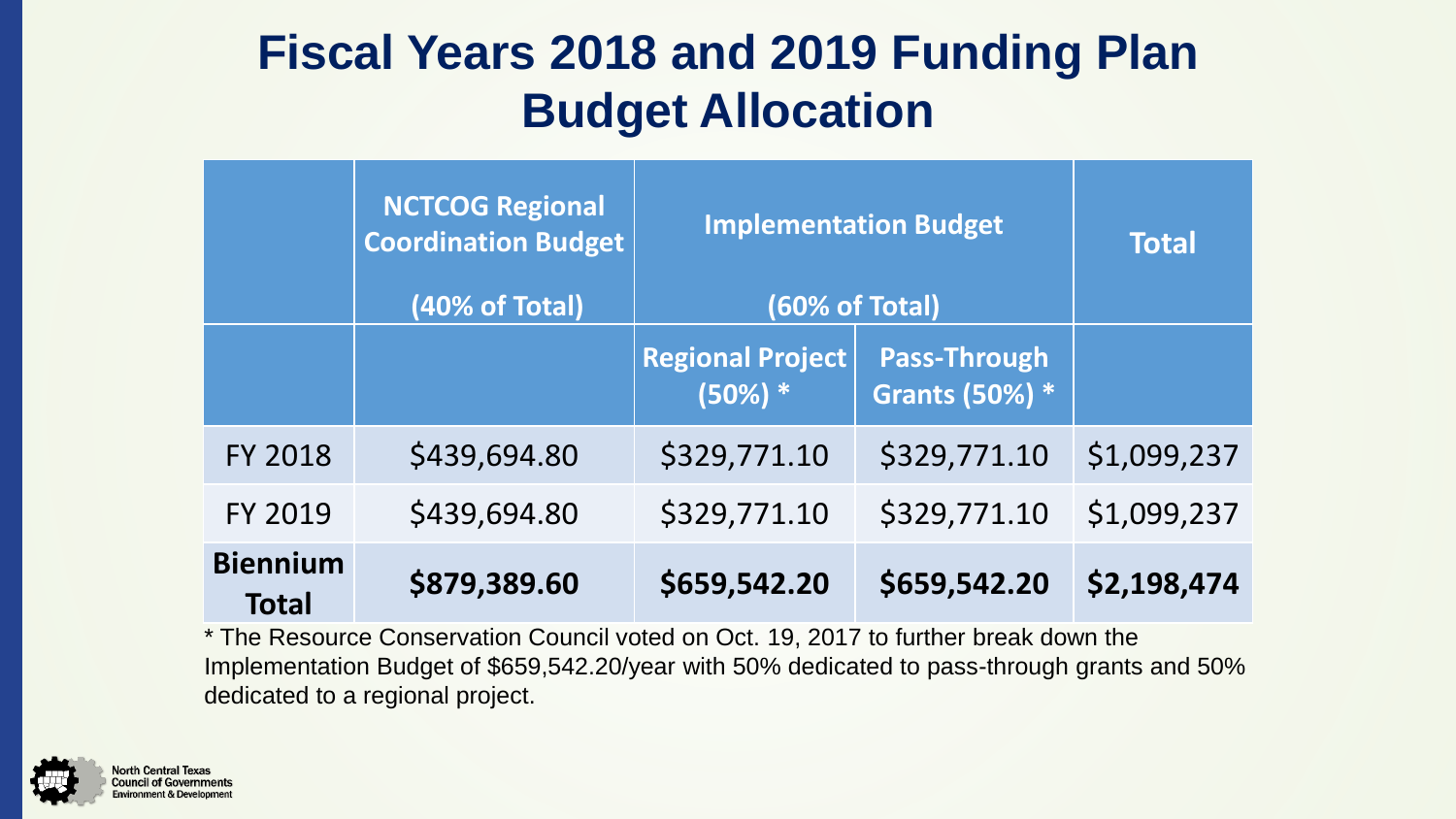#### **Fiscal Years 2020 and 2021 Funding Application Budget Allocation**

|                                 | <b>NCTCOG Regional</b><br><b>Coordination Budget</b><br>(40% of Total) | <b>Implementation Budget</b><br>(60% of Total) |                                        | <b>Total</b> |
|---------------------------------|------------------------------------------------------------------------|------------------------------------------------|----------------------------------------|--------------|
|                                 |                                                                        | <b>Regional Projects</b><br>$(^{2}16\%)$ *     | <b>Pass-Through</b><br>Grants (~84%) * |              |
| <b>FY 2020</b>                  | \$453,899.60                                                           | \$110,000.00                                   | \$570,849.40                           | \$1,134,749  |
| <b>FY 2021</b>                  | \$453,899.60                                                           | \$110,000.00                                   | \$570,849.40                           | \$1,134,749  |
| <b>Biennium</b><br><b>Total</b> | \$907,799.20                                                           | \$220,000.00                                   | \$1,141,698.80                         | \$2,269,498  |

\* The Resource Conservation Council voted on August 6, 2019 to further break down the Implementation Budget of \$680,849.4/year with approximately 84% dedicated to pass-through grants and approximately 16% dedicated to two regional projects.

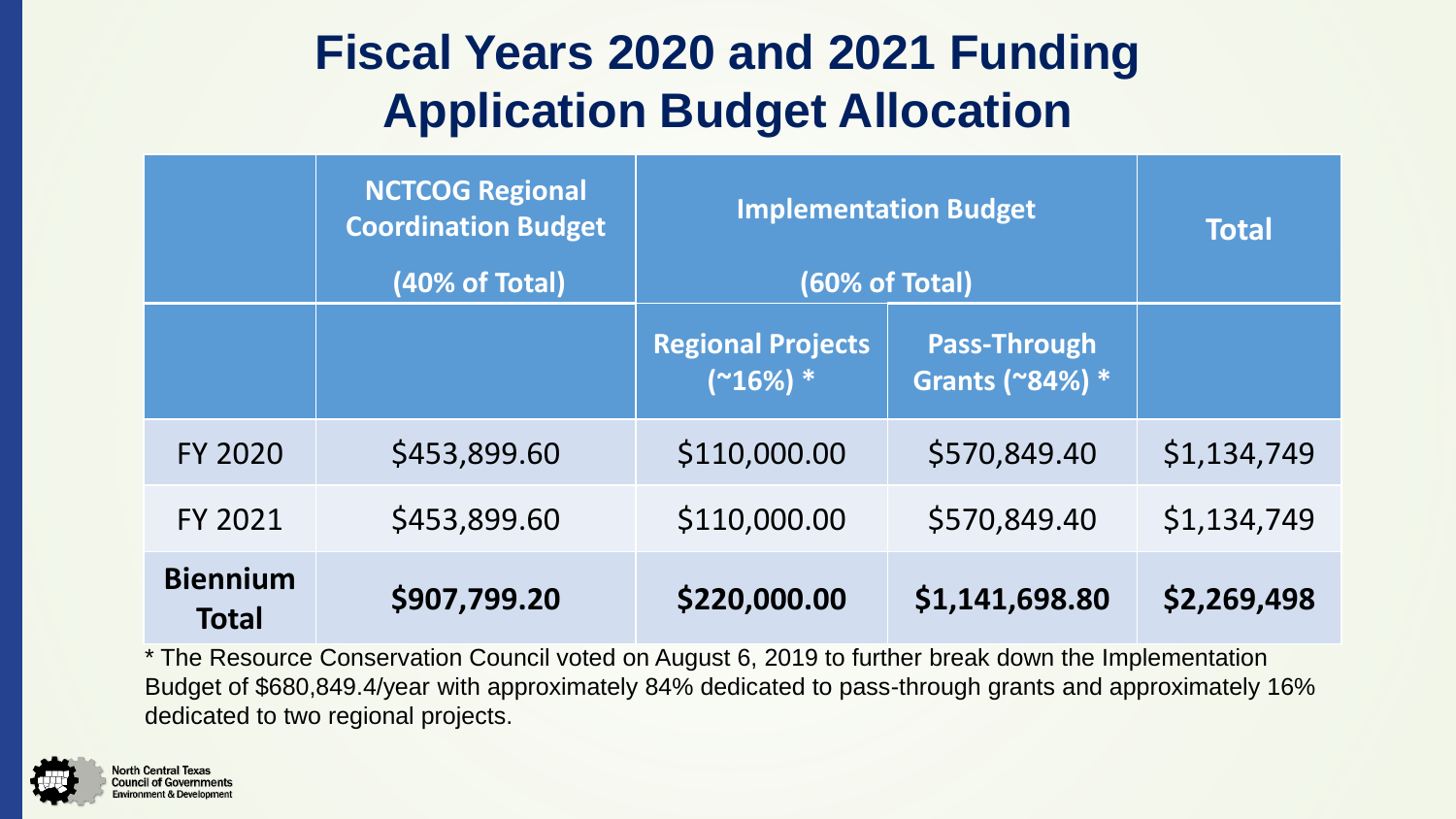## 3. **Grant Application Timeline**

The subcommittee will discuss the draft FY22-23 grant application timeline and any necessary changes will be made. NCTCOG will request approval of this timeline and the recommendation will be forwarded to the Resource Conservation Council (RCC) for approval at the February 18, 2021 meeting.

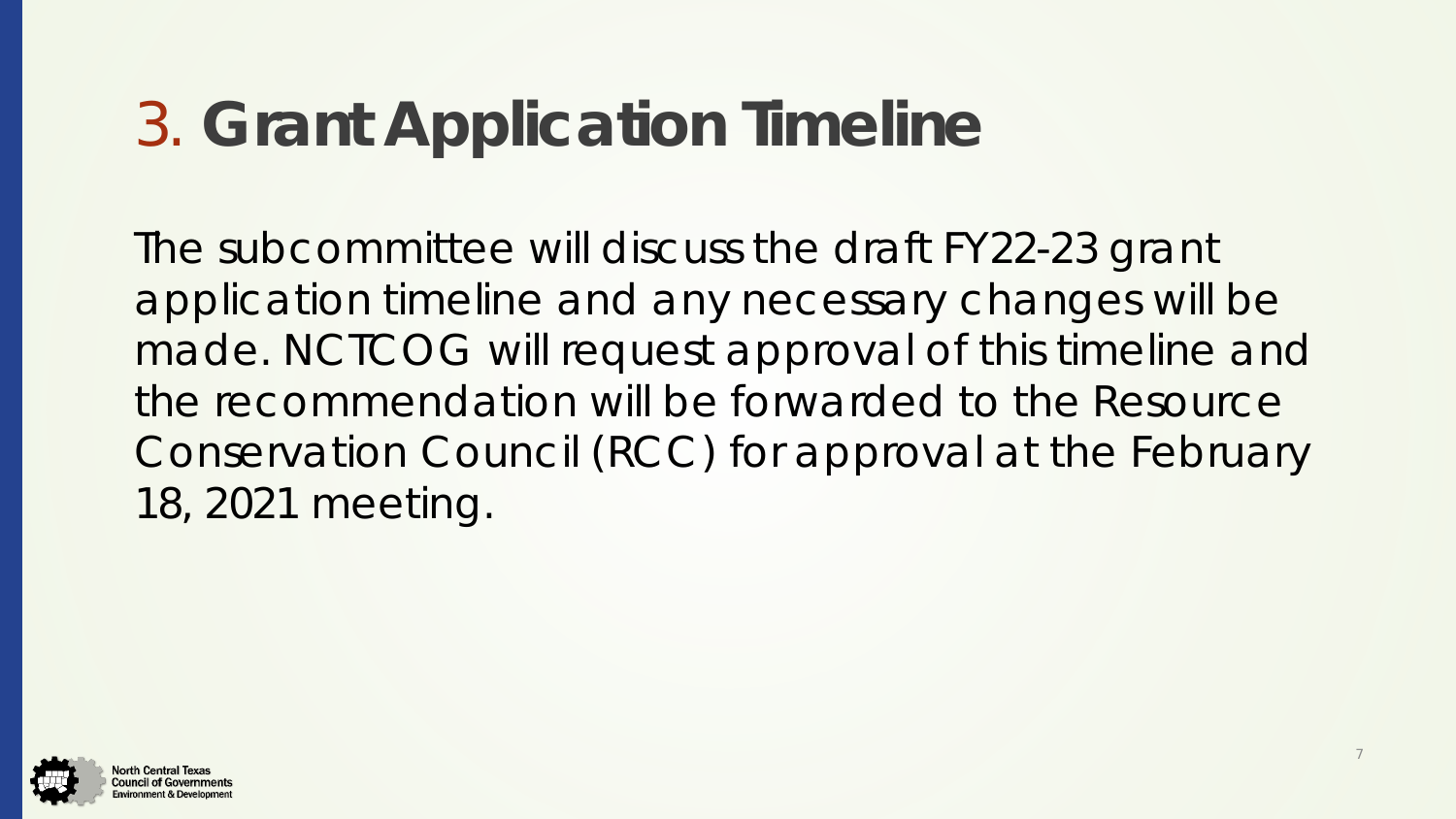DRAFT - Anticipated FY22/23 Call for Projects Timeline

| Event                                                                                                               | Timeline (FY22/23)       | <b>Past Timeline</b><br>(FY20/21) |
|---------------------------------------------------------------------------------------------------------------------|--------------------------|-----------------------------------|
| <b>RCC Meeting - Approve Call for Projects (CFP) Criteria &amp;</b><br><b>Discuss Options for Regional Projects</b> | <b>February 18, 2021</b> | August 6, 2019                    |
| <b>Call for Projects Opens</b>                                                                                      | April 7, 2021            | October 14, 2019                  |
| <b>Grant Application Webinar &amp; Technical Assistance</b>                                                         | April - May 2021         | Sept-Dec 2019                     |
| <b>Call for Projects Closes</b><br><b>RCC Meeting - Approve Regional Project Selections</b>                         | May 26, 2021             | January 6, 2020                   |
| <b>Resolutions/Court Orders Submitted to NCTCOG</b>                                                                 | June 26, 2021            | February 6, 2020                  |
| <b>Scoring Sessions (Grant Selection) &amp; Private Sector Review</b>                                               | <b>July 2021</b>         | January 2021                      |
| <b>RCC Meeting - Approve Project Recommendations and Solid</b><br><b>Waste Program Budget</b>                       | August 2021              | February 13, 2020                 |
| <b>NCTCOG Executive Board - Approve Project</b><br><b>Recommendations and Solid Waste Program Budget</b>            | September 23, 2021       | March 26, 2020                    |
| <b>Execute FY22 Interlocal Agreements</b>                                                                           | October 2021             | <b>April 2020</b>                 |
| <b>Execute FY23 Interlocal Agreements</b>                                                                           | September 2022           | September 2020                    |
| <b>Deadline for FY22 Project Completion</b>                                                                         | October 2022             | March 2021                        |
| <b>Deadline for FY23 Project Completion</b>                                                                         | <b>March 2023</b>        | March 2021                        |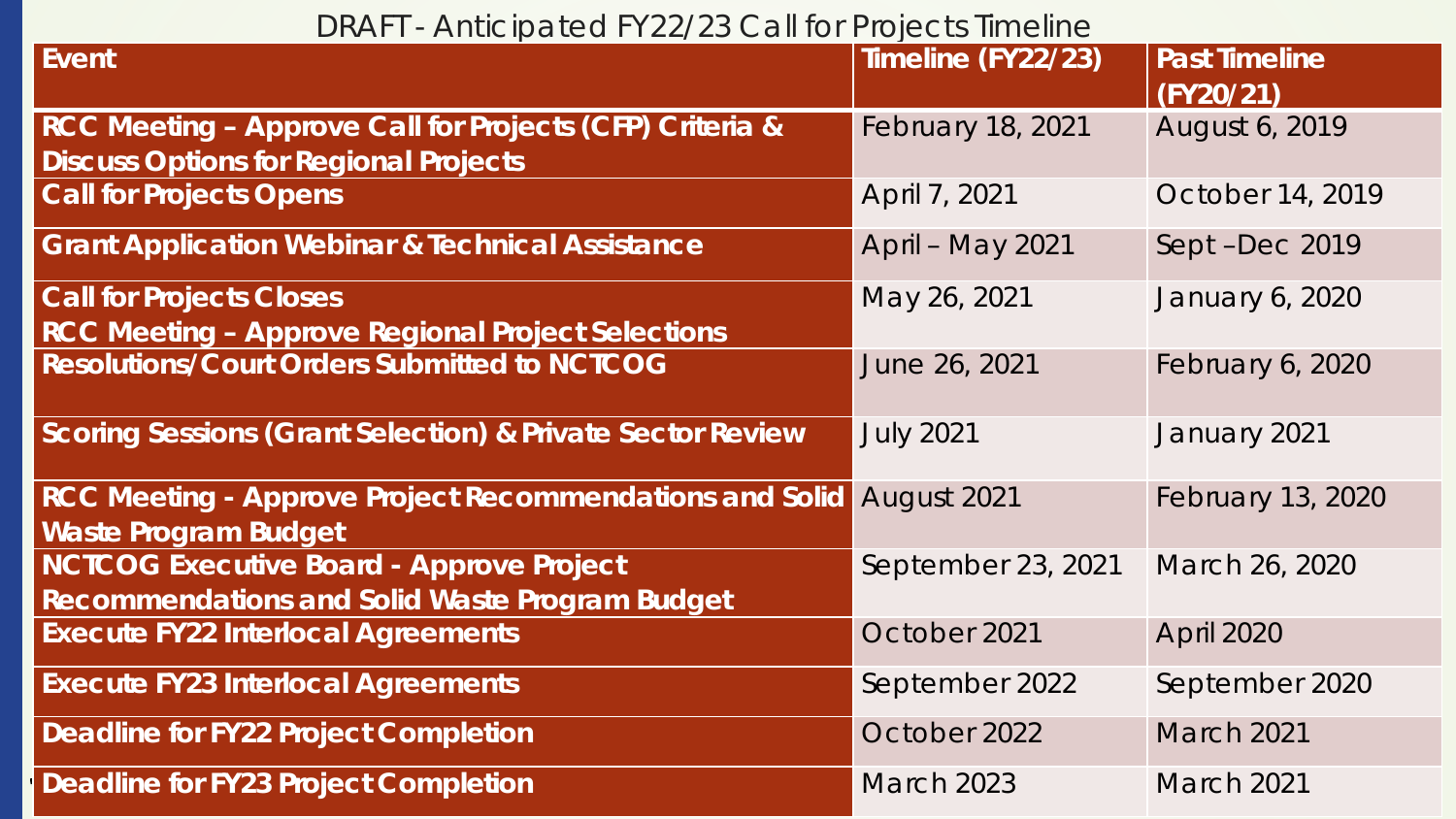## 4. **Grant Application Guidelines**

NCTCOG will present the draft FY22-23 Solid Waste Grant Application Guidelines for the FY22-23 biennium. The subcommittee will discuss the guidelines and any necessary changes will be made. NCTCOG will request approval of these guidelines and the recommendation will be forwarded to the Resource Conservation Council (RCC) for approval at the February 18, 2021 meeting.

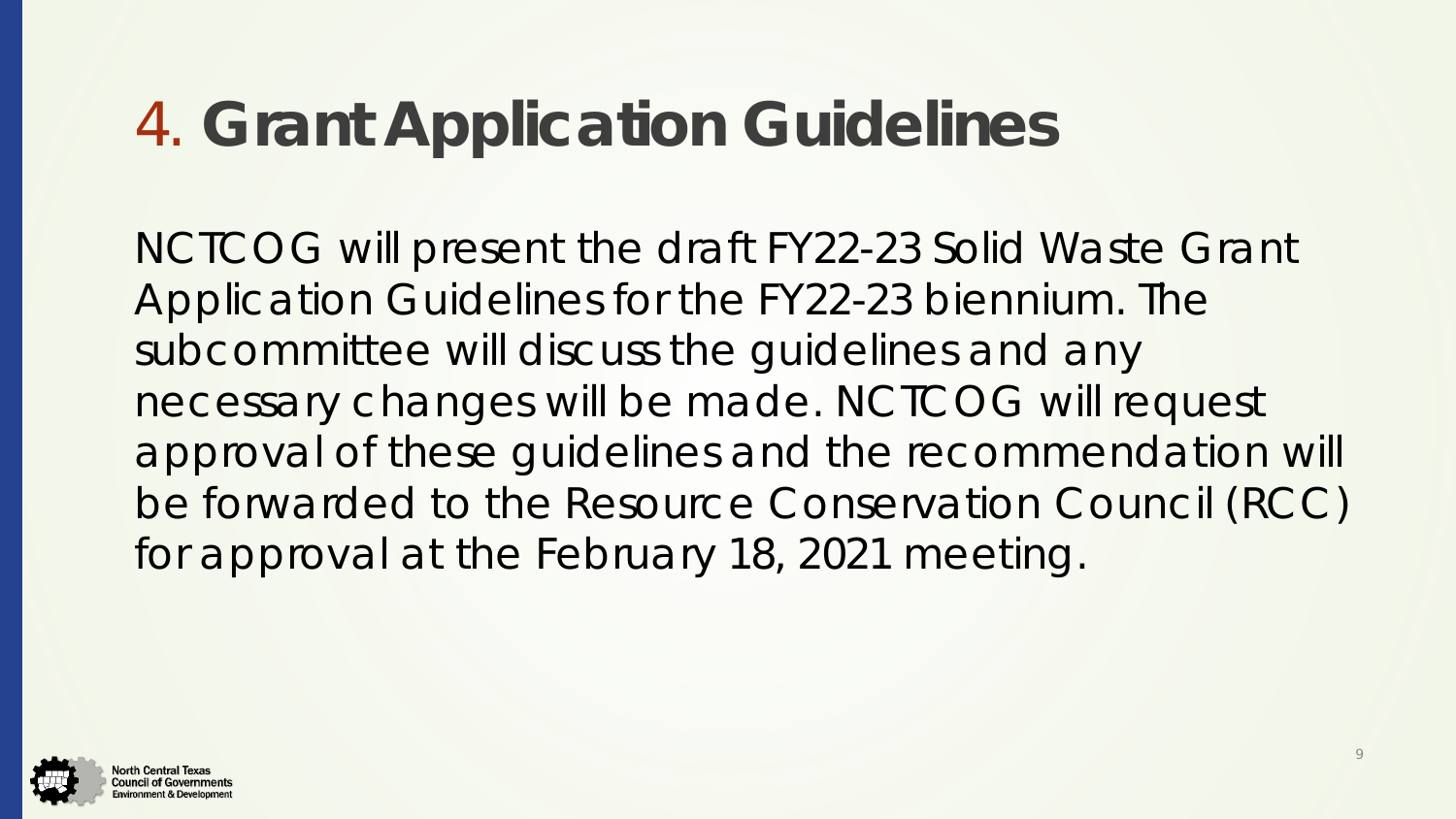# 5. **Adjourn.**

Thank you!